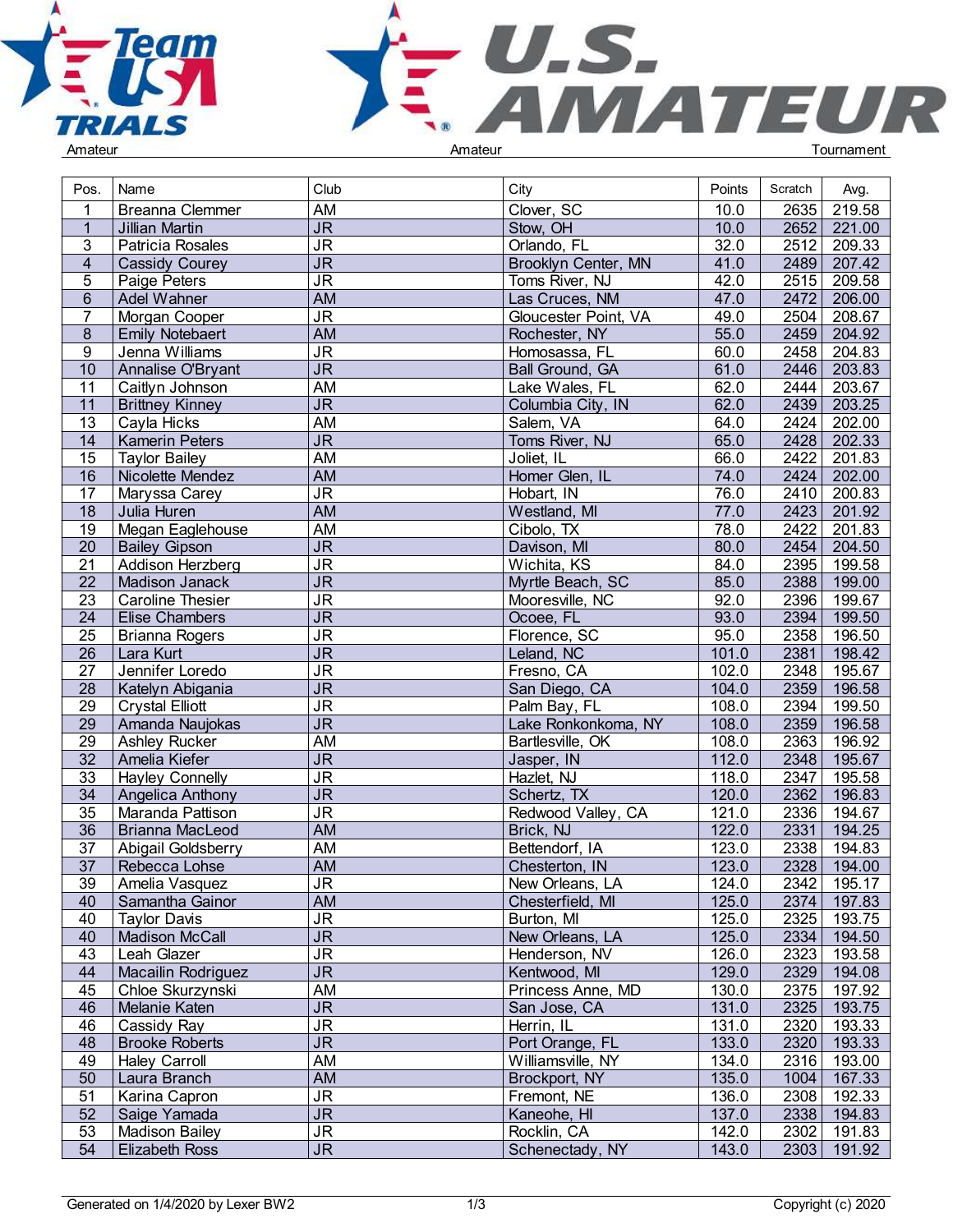



| Pos.            | Name                     | Club                              | City                     | Points | Scratch | Avg.        |  |
|-----------------|--------------------------|-----------------------------------|--------------------------|--------|---------|-------------|--|
| 55              | Ashley Channell          | <b>JR</b>                         | Morris Chapel, TN        | 144.0  | 2303    | 191.92      |  |
| $\overline{56}$ | Olivia Komorowski        | $\overline{\mathsf{J}\mathsf{R}}$ | Oshkosh, WI              | 150.0  | 2293    | 191.08      |  |
| 56              | Averi Brown              | $\overline{\mathsf{J}\mathsf{R}}$ | Columbus, OH             | 150.0  | 2301    | 191.75      |  |
| $\overline{58}$ | Veronica Petrinec        | $\overline{\mathsf{J}\mathsf{R}}$ | New Orleans, LA          | 153.0  | 2281    | 190.08      |  |
| 59              | <b>Alexis Neuer</b>      | AM                                | Lewisburg, PA            | 158.0  | 2276    | 189.67      |  |
| 59              | <b>Emily Rettig</b>      | <b>JR</b>                         | Cumming, GA              | 158.0  | 2274    | 189.50      |  |
| 61              | <b>Mabel Cummins</b>     | JR                                | Antioch, TN              | 159.0  | 2279    | 189.92      |  |
| 62              | Hannah Forton            | $\overline{\mathsf{J}\mathsf{R}}$ |                          | 161.0  | 2273    | 189.42      |  |
|                 |                          |                                   | Macomb, MI<br>Fenton, MO |        |         |             |  |
| 62              | Shannon Grimm            | AM                                |                          | 161.0  | 2283    | 190.25      |  |
| 64              | Carlene Beyer            | <b>JR</b>                         | Ogdensburg, WI           | 164.0  | 2301    | 191.75      |  |
| 65              | Yarelis Alvarez          | <b>JR</b>                         | Rio Rancho, NM           | 165.0  | 2252    | 187.67      |  |
| 65              | Sarah Gill               | $\overline{\mathsf{J}\mathsf{R}}$ | Attleboro, MA            | 165.0  | 2266    | 188.83      |  |
| 67              | Kristen Derr             | $\overline{\mathsf{J}\mathsf{R}}$ | Sunbury, PA              | 167.0  | 2267    | 188.92      |  |
| 68              | Victoria Giardina        | $J\overline{R}$                   | Shelby Twp, MI           | 169.0  | 2260    | 188.33      |  |
| 69              | Caitlyn Chapman          | $\overline{\mathsf{J}\mathsf{R}}$ | Waxahachie, TX           | 170.0  | 2267    | 188.92      |  |
| 69              | Rachel Strogin           | <b>AM</b>                         | Mentor, OH               | 170.0  | 2282    | 190.17      |  |
| 71              | Katie Robb               | $\overline{\mathsf{J}\mathsf{R}}$ | Swedesboro, NJ           | 172.0  | 2254    | 187.83      |  |
| $\overline{72}$ | Kailee Tubbs             | <b>AM</b>                         | Flint, MI                | 173.0  | 2246    | 187.17      |  |
| 73              | Hana Roers               | <b>JR</b>                         | Maple Grove, MN          | 174.0  | 2261    | 188.42      |  |
| 74              | Kaitlyn Eder             | $\overline{\mathsf{J}\mathsf{R}}$ | Lithia, FL               | 175.0  | 2258    | 188.17      |  |
| 75              | <b>Britaney Myers</b>    | <b>JR</b>                         | Mechanicville, NY        | 176.0  | 2277    | 189.75      |  |
| 76              | <b>Brooklyn Boudreau</b> | J <sub>R</sub>                    | Snohomish, WA            | 177.0  | 2254    | 187.83      |  |
| 77              | Peyton Attig             | <b>AM</b>                         | Oak Lawn, IL             | 178.0  | 2261    | 188.42      |  |
| 78              | Morgan Nunn              | $\overline{\mathsf{J}\mathsf{R}}$ | Okla City, OK            | 185.0  | 2161    | 180.08      |  |
| 79              | Katelyn Orisek           | $\overline{\mathsf{J}\mathsf{R}}$ | Yorkville, IL            | 186.0  | 2239    | 186.58      |  |
| 80              | Cara Stasel              | <b>AM</b>                         | Bonaire, GA              | 189.0  | 2226    | 185.50      |  |
| 81              | <b>Haley Youker</b>      | $\overline{\mathsf{J}\mathsf{R}}$ | East Syracuse, NY        | 191.0  | 2197    | 183.08      |  |
| $\overline{82}$ | Sarah Florence           | $\overline{\mathsf{J}\mathsf{R}}$ | Hammonton, NJ            | 192.0  | 2239    | 186.58      |  |
| $\overline{83}$ | Megan Kolberg            | $\overline{\mathsf{J}\mathsf{R}}$ | Sycamore, IL             | 196.0  | 2210    | 184.17      |  |
| 83              | McKenna Collier          | $\overline{\mathsf{J}\mathsf{R}}$ | Brick, NJ                | 196.0  | 2235    | 186.25      |  |
| 83              | <b>Lyndsay Ennis</b>     | <b>JR</b>                         | Conway, SC               | 196.0  | 2195    | 182.92      |  |
| $\overline{86}$ | Lauren Tomaszewski       | $\overline{\mathsf{J}\mathsf{R}}$ | Wylie, TX                | 197.0  | 2217    | 184.75      |  |
| 86              | Montana Meyer            | $\overline{\mathsf{J}\mathsf{R}}$ | St Louis,, MO            | 197.0  | 2218    | 184.83      |  |
| $\overline{86}$ | Ranelle Ulanday          | $\overline{\mathsf{J}\mathsf{R}}$ | Union, KY                | 197.0  | 2194    | 182.83      |  |
| 86              | Faith Welch              | $\overline{\mathsf{J}\mathsf{R}}$ | Savannah, TN             | 197.0  | 2234    | 186.17      |  |
| 90              | Amanda Morgan            | <b>AM</b>                         | Killeen, TX              | 201.0  | 2219    | 184.92      |  |
| 91              | Kasey Eaton              | <b>AM</b>                         | Wyoming, MI              | 204.0  | 2208    | 184.00      |  |
| 92              | Arianna Campbell         | <b>AM</b>                         | Coos Bay, OR             | 208.0  | 2210    | 184.17      |  |
| 93              | Sarah Voiers             | AM                                | Valparaiso, IN           | 210.0  |         | 2181 181.75 |  |
| 94              | Kassidy Landwehr         | <b>JR</b>                         | Summerville, SC          | 211.0  | 2213    | 184.42      |  |
| 95              | Morgan Gitlitz           | <b>JR</b>                         | Freehold, NJ             | 213.0  |         | 2185 182.08 |  |
| 96              | Jenna Hedgepath          | J <sub>R</sub>                    | Murfreesboro, TN         | 215.0  | 2201    | 183.42      |  |
| 96              | Sydney Urben             | $\overline{\mathsf{J}\mathsf{R}}$ | Dorr, MI                 | 215.0  | 2205    | 183.75      |  |
| 98              | Destiny Truly            | $\overline{\mathsf{J}\mathsf{R}}$ | Brooklyn Park, MN        | 217.0  | 2181    | 181.75      |  |
| 99              | Kailee Channell          | <b>JR</b>                         | Morris Chapel, TN        | 218.0  | 2146    | 178.83      |  |
| 99              | Hope Gramly              | <b>JR</b>                         | Aubrey, TX               | 218.0  | 2197    | 183.08      |  |
| 101             | Breanna Elkin            | $\overline{\mathsf{J}\mathsf{R}}$ | Louisville, KY           | 219.0  | 2147    | 178.92      |  |
| 101             | Emma Stull               | J <sub>R</sub>                    | Raleigh, NC              | 219.0  | 2183    | 181.92      |  |
| 103             | Lauren Snipes            | AM                                | Lake City, FL            | 221.0  | 2163    | 180.25      |  |
| 104             | Skylar Smith             | <b>JR</b>                         | New Milford, CT          | 223.0  |         | 2184 182.00 |  |
| 105             | Kayla Smith              | <b>JR</b>                         | Salem, IL                | 225.0  | 2161    | 180.08      |  |
| 106             | <b>Brittany Schwartz</b> | $\overline{\mathsf{JR}}$          | Oshkosh, WI              | 226.0  | 2182    | 181.83      |  |
| 107             | Kaylee Hitt              | <b>JR</b>                         | Coldspring, KY           | 227.0  | 2152    | 179.33      |  |
| 108             | Rachael Berg             | $\overline{\mathsf{JR}}$          | Surprise, AZ             | 228.0  | 2174    | 181.17      |  |
|                 |                          |                                   |                          |        |         |             |  |